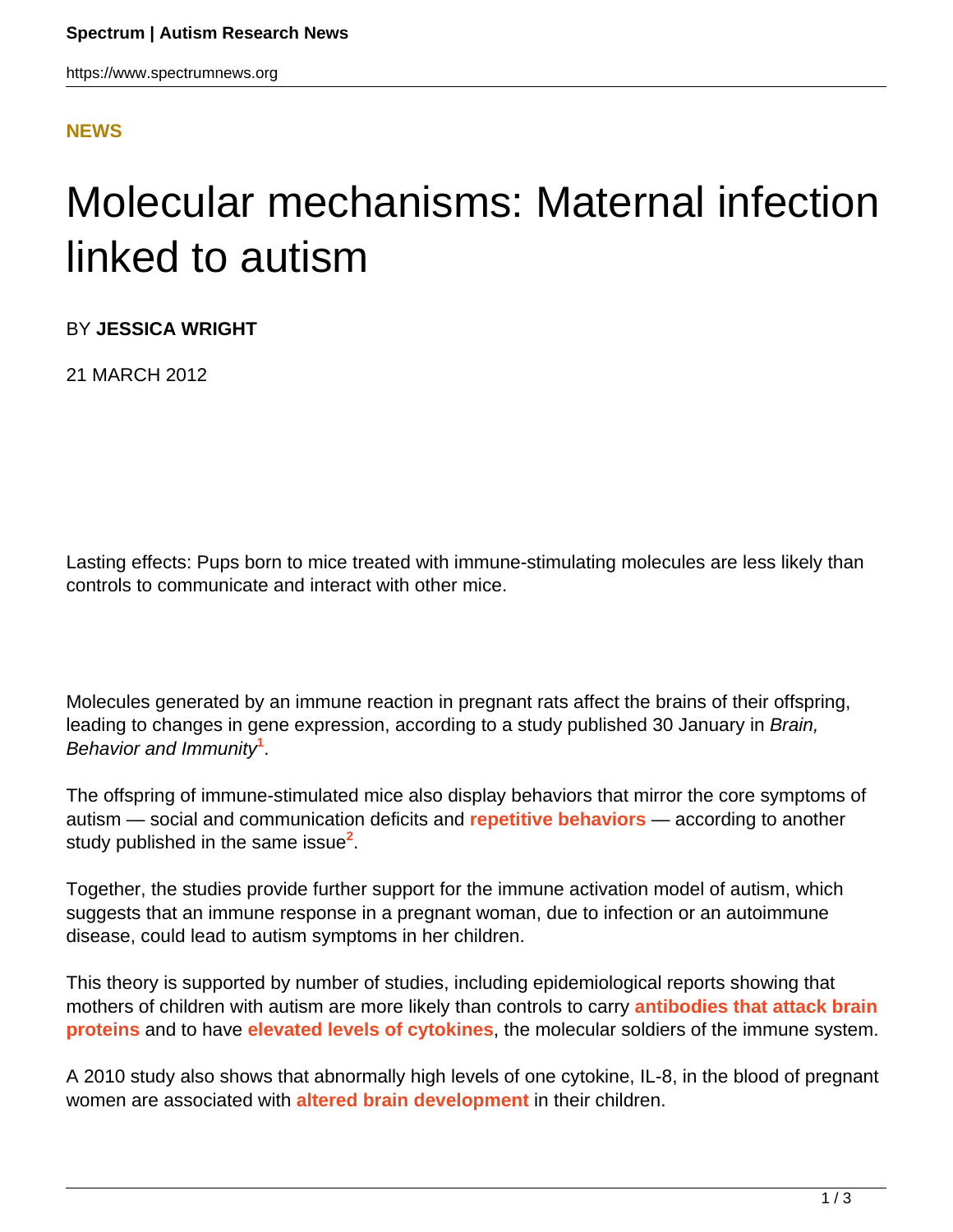## **Spectrum | Autism Research News**

https://www.spectrumnews.org

And treating pregnant mice with molecules that provoke an immune reaction leads to a number of deficits reminiscent of schizophrenia in their pups, including an **[enhanced fear response](https://www.spectrumnews.org/in-brief/2010/molecular-mechanisms-maternal-infection-linked-to-schizophrenia-in-mice)**.

The second of the two new studies expands on these findings by examining the male pups of mice that were treated with an immune-stimulating molecule during pregnancy for deficits in each of the core symptoms of autism.

The pups are less likely than controls to emit ultrasonic vocalizations, mouse cries that are inaudible to humans, when separated from their mothers, and as adults when they encounter either male or female mice. They are also only half as likely as controls to urinate on a female scentmark, even though they investigate the marked area as often as controls do. Both findings suggest deficits in communication.

The pups of treated mothers also spend less time than controls investigating another mouse in an adjacent chamber, an indicator of social deficits; and they bury almost three times as many marbles placed in their cages as controls do, suggesting they have restricted interests.

The first new study gets at the mechanism behind these deficits, by looking at the levels of cytokines in the blood and amniotic fluid of immune-activated pregnant rats and in the brains of their offspring.

Three cytokines — TNF alpha, IL-1 beta and IL-6 — are elevated in all three locations compared with controls. The highest levels are found in the mother's blood, followed by the amniotic fluid and lastly, fetal brains, the study found. Despite this, the genetic messages that code for the cytokines are not elevated in fetal brains, suggesting that the cytokines reach the fetus through the amniotic fluid.

Four hours after a pregnant rat receives an injection to stimulate her immune system, the brains of her unborn pups show several alterations in gene expression, one of the most significant being changes in genes that affect the development and function of the nervous system. There are no changes in gene expression in the fetal rats 24 hours after immune activation, however.

Pups born to the immune-activated mothers in this study also show less interest in a novel mouse in their cages than controls do, the study found.

The results suggest that a spike in cytokine levels in pregnant rats can lead to short-term changes in gene expression in key pathways at a crucial stage of brain development.

## **References:**

**1: Oskvig D.B.** et al. Brain Behav. Immun. Epub ahead of print (2012) **[PubMed](http://www.ncbi.nlm.nih.gov/pubmed/22310921)**